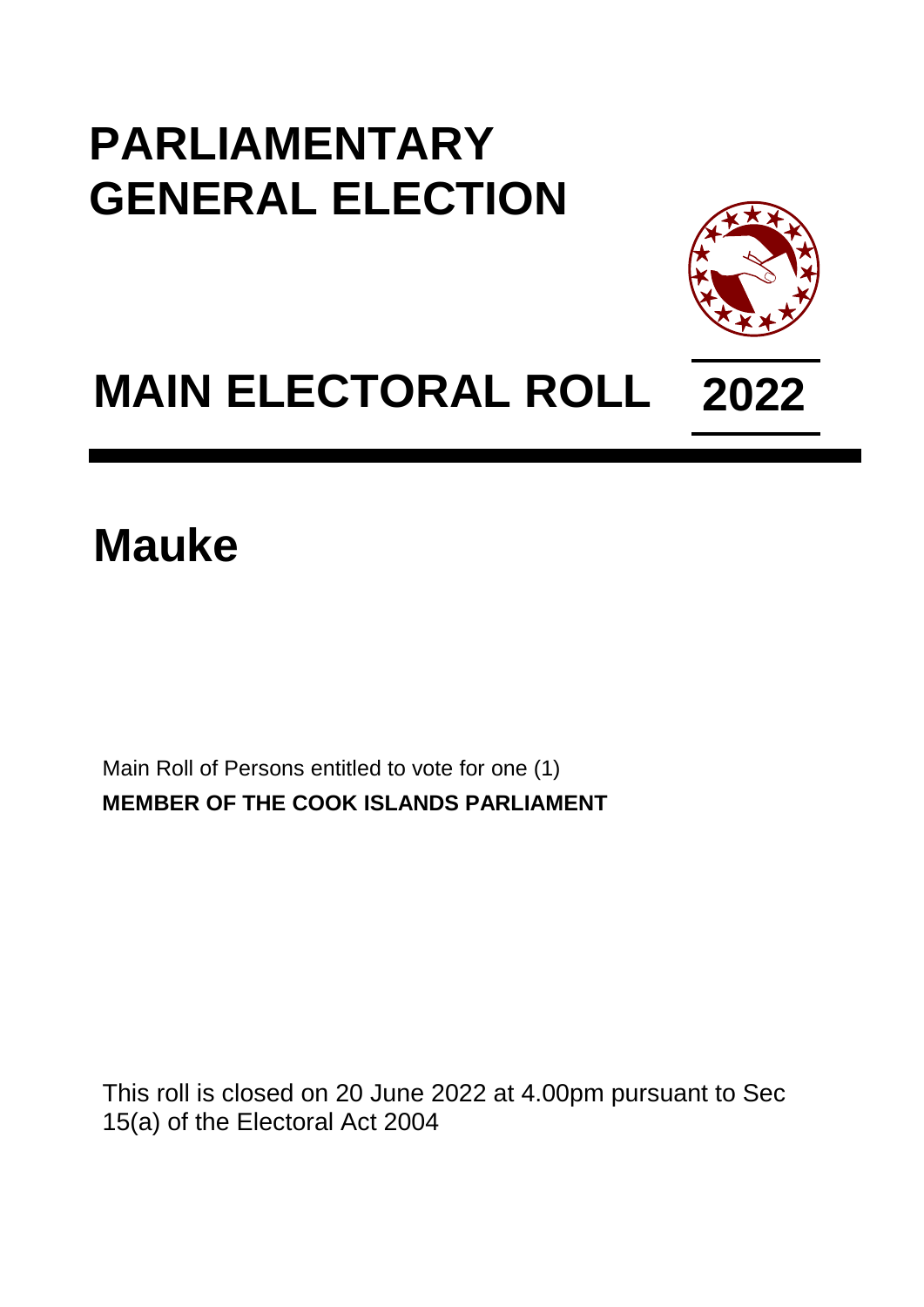

| Page<br>1<br>Line | Name in Full, Residence, Occupation                                      |
|-------------------|--------------------------------------------------------------------------|
| $\mathbf{1}$      | ABERAHAMA Akeakatupu, Ngatiarua (Mauke), Shop Assistant                  |
| 2                 | ABERAHAMA Tangata, Ngatiarua (Mauke), Domestic Duties                    |
| 3                 | ABERAHAMA Vaine, Ngatiarua (Mauke), Mayor                                |
| 4                 | ABRAHAM Christopher Peter Te Pairata, Areora (Mauke), Home Executive     |
| 5                 | ABRAHAM Luana Maria Matua, Areora (Mauke), Self employed                 |
| 6                 | AKAMOEAU Andrew Tutavake, Avaavaroa (Mauke), Water works                 |
| 7                 | AKAMOEAU David Francis, Parai, Electrical Support Staff                  |
| 8                 | AKAMOEAU Motoro Tutavake Marcellino, Areora (Mauke), Technician-Vodafone |
| 9                 | AKAMOEAU Tuainekore Regina, Areora (Mauke), Teacher Aide                 |
| 10                | AKARARE Tuamanuku, Makatea, Agriculture Officer                          |
| 11                | AKAVA Michael John Vainepoto, Makatea, Minister of Religion - CICC       |
| 12                | AKAVA Nooroa, Makatea, Housewife                                         |
| 13                | ANGUNA Ngatupuna Tiraa, Areora (Mauke), Retired                          |
| 14                | CLEMENTIS Sonny, Avaavaroa (Mauke), Mechanic-Infrastructure              |
| 15                | COURT Jacob Anthony, Avaavaroa (Mauke), Machine Operator                 |
| 16                | CUTHERS Metuatau, Parai, Infection Control (Health)                      |
| 17                | DAVID Ritua Mareva, Ngatiarua (Mauke), Self Employed                     |
| 18                | DAVID Teremoana, Ngatiarua (Mauke), Self Employed                        |
| 19                | DAVIDA Nooroa, Avaavaroa (Mauke), Infirm                                 |
| 20                | DAVIDA Toreka, Avaavaroa (Mauke), Care Giver                             |
| 21                | DYER Barney Stephen, Parai, Chief Mechanic                               |
| 22                | DYER Tereapii Christopher, Makatea, Water Works-Is Admin                 |
| 23                | ELIABA Mikaela, Avaavaroa (Mauke), Casual Worker                         |
| 24                | EMILE Christine, Areora (Mauke), Retired                                 |
| 25                | EMILE Leon, Areora (Mauke), Retired                                      |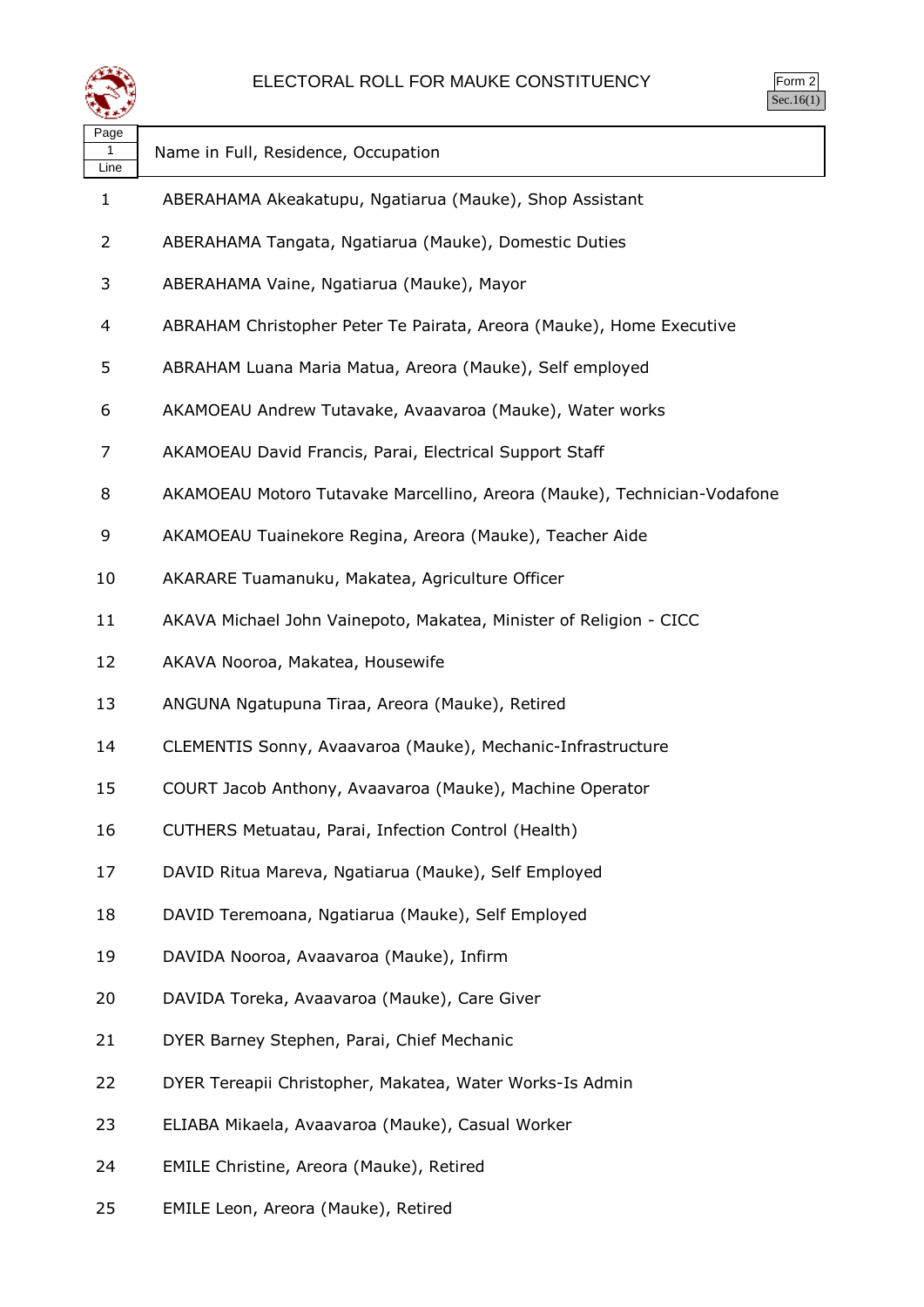

Form 2 Sec.16 $(1)$ 

| Page<br>2<br>Line | Name in Full, Residence, Occupation                               |
|-------------------|-------------------------------------------------------------------|
| $\mathbf{1}$      | EXCELL Calvin, Avaavaroa (Mauke), Retired                         |
| 2                 | EXCELL Paerangi Junior Ngavii, Avaavaroa (Mauke), Domestic Duties |
| 3                 | EZEKIELA Pareta, Parai, Minister of Religion - CICC               |
| 4                 | EZEKIELA Upokoina, Parai, Orometua Vaine                          |
| 5                 | FIFITA Enisila Christiana, Avaavaroa (Mauke), Casual Worker       |
| 6                 | FORTES Dessiperious, Avaavaroa (Mauke), Self Employed             |
| 7                 | FRAMHEIN Maeu, Ngatiarua (Mauke), Domestic Duties                 |
| 8                 | FRAMHEIN Mariana Vaitini, Ngatiarua (Mauke), Pensioner            |
| 9                 | FRAMHEIN Tekeu, Ngatiarua (Mauke), Planter                        |
| 10                | GEORGE Teokotai, Avaavaroa (Mauke), Marine Officer                |
| 11                | GEORGE Tokoa, Avaavaroa (Mauke), Housewife                        |
| 12                | HENRY Beninah Tepepetiniariki, Parai, Health Protection Officer   |
| 13                | HICKEY Tuapikepike Emile, Areora (Mauke), Registered Nurse        |
| 14                | HOSKING Andrew, Areora (Mauke), Self Employed                     |
| 15                | HOSKING June Marie, Areora (Mauke), Self Employed                 |
| 16                | JONES Diane Tuainekore, Ngatiarua (Mauke), Domestic duties        |
| 17                | JONES Royston Harold, Ngatiarua (Mauke), Executive Officer        |
| 18                | KAIRAE Tiraa Putai, Parai, Housewife                              |
| 19                | KAOKAO Basilio, Areora (Mauke), Self Employed                     |
| 20                | KAOKAO Tungane, Areora (Mauke), Deputy Registrar                  |
| 21                | KAUKURA Manaariki, Kimiangatau, Self Employed                     |
| 22                | KEU Ngarikietini, Areora (Mauke), Nurse Aide                      |
| 23                | KEU Tereapii Tairan, Ngatiarua (Mauke), Labourer                  |
| 24                | KIE Teina, Ngatiarua (Mauke), Self employed                       |
| 25                | KIMIANGATAU Teariki, Makatea, Pensioner                           |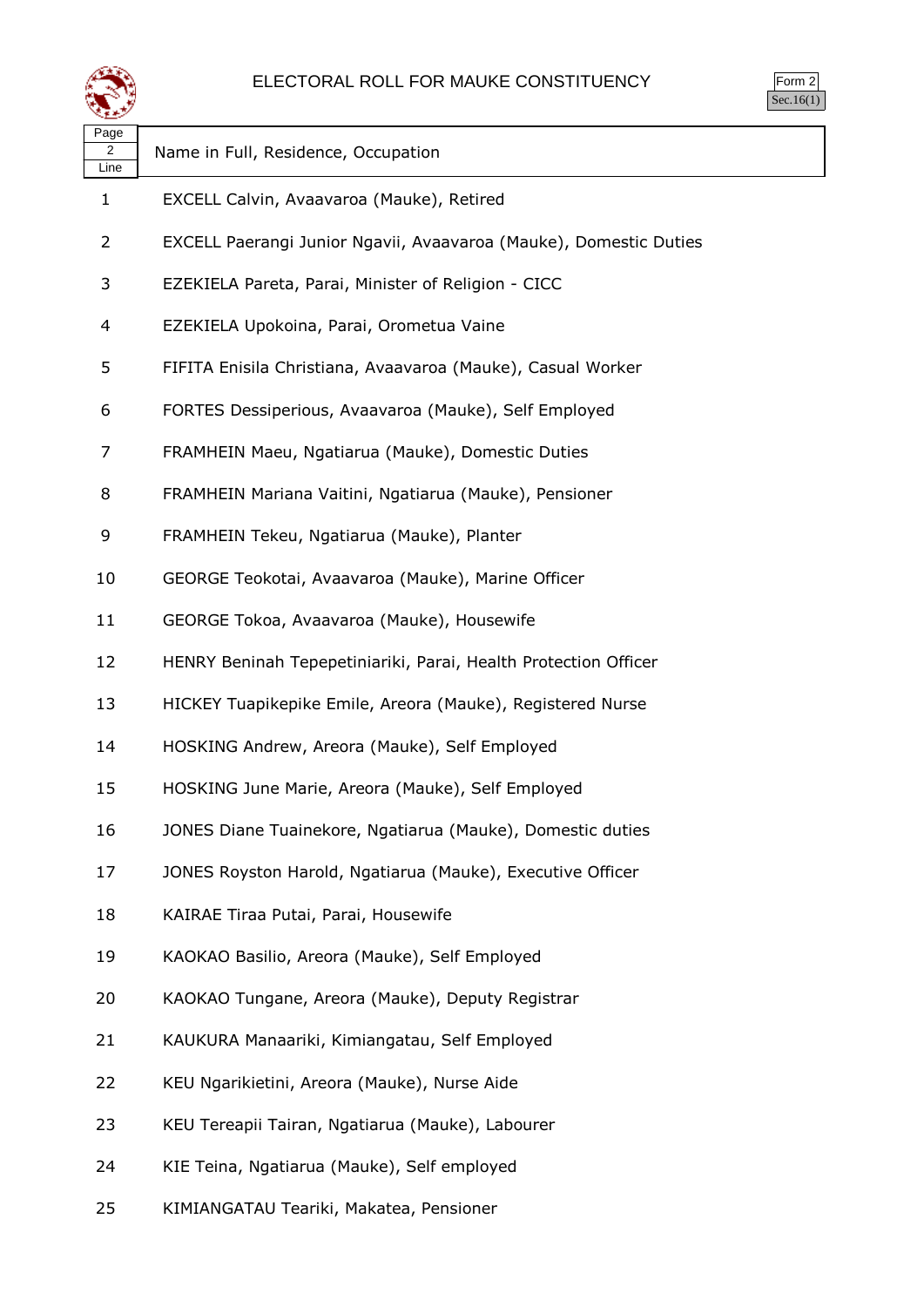

| Page<br>3<br>Line | Name in Full, Residence, Occupation                            |
|-------------------|----------------------------------------------------------------|
| $\mathbf 1$       | LEAHY Elizabeth Ngatuakana, Makatea, Retired Registered Nurse  |
| 2                 | LUCKY Teinakore Margaret Mary, Areora (Mauke), Nursery Officer |
| 3                 | MAKITAE Ngavaine, Ngatiarua (Mauke), Bank Officer              |
| 4                 | MAKITAE Zane Joseph, Ngatiarua (Mauke), Self Employed          |
| 5                 | MARSTERS Metua Mouauri, Ngatiarua (Mauke), Retired             |
| 6                 | MATAPO Ngatokoa Benedicta Tamaka, Avaavaroa (Mauke), Teacher   |
| 7                 | MATEARIKI Lotiola V. Puapii, Areora (Mauke), Self Employed     |
| 8                 | MAUI Matatunoa, Makatea, Housewife                             |
| 9                 | MOEKA'A Tuainekore, Ngatiarua (Mauke), Domestic Duties         |
| 10                | MOETAUA Dorothy Gardenia, Parai, Teacher                       |
| 11                | MOETAUA Raita Koleta, Areora (Mauke), Environment Officer      |
| 12                | MOETAUA Teremataora, Areora (Mauke), Chief Electrician         |
| 13                | MOETAUA Tuakana, Avaavaroa (Mauke), Housewife                  |
| 14                | MOETAUA Tuakana Auemetua, Parai, Beautification                |
| 15                | MOETAUA Vainetutai Leon, Areora (Mauke), Agriculture Officer   |
| 16                | MOETAUA-TUPUNA Teremataora, Areora (Mauke), Finance Officer    |
| 17                | MOO Tupuna Matemamao, Makatea, Self Employed                   |
| 18                | MOUAURI Aerenga, Avaavaroa (Mauke), Pensioner                  |
| 19                | NGAOIRE Daryl, Areora (Mauke), Labourer-INFRA                  |
| 20                | NGARIKI Maunga, Avaavaroa (Mauke), Housewife                   |
| 21                | NUMANGA Nooroa, Ngatiarua (Mauke), Self Employed               |
| 22                | OAARIKI Oaariki John, Makatea, Self Employed                   |
| 23                | OAARIKI Onasis, Areora (Mauke), Self Employed                  |
| 24                | OAARIKI Pokongaa, Areora (Mauke), Retired                      |
| 25                | OAARIKI Serafino Junior, Areora (Mauke), Casual Worker         |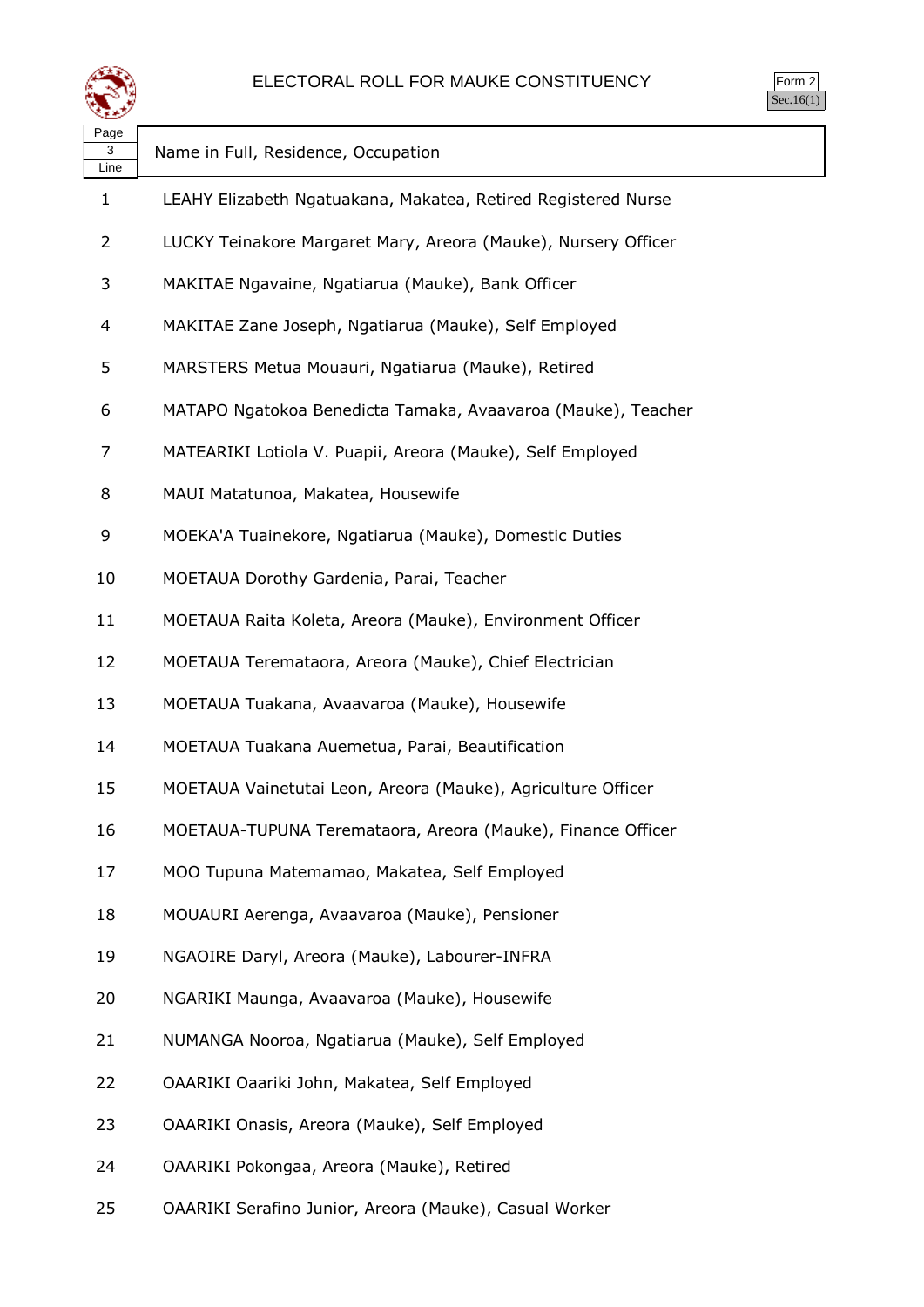

| orm<br>╭       |
|----------------|
| $\blacksquare$ |

| Page<br>4<br>Line | Name in Full, Residence, Occupation                                       |
|-------------------|---------------------------------------------------------------------------|
| $\mathbf{1}$      | OAARIKI Timeni, Makatea, Pensioner                                        |
| $\overline{2}$    | OAARIKI Tuainekore, Areora (Mauke), Agriculture Officer                   |
| 3                 | OAARIKI Vainematamaki, Areora (Mauke), Housewife                          |
| 4                 | OTI Aketatai, Areora (Mauke), Housewife                                   |
| 5                 | OTI Auemetua, Areora (Mauke), Housewife                                   |
| 6                 | OTI Ngatupuna, Areora (Mauke), Planter                                    |
| 7                 | OTI Uratua, Ngatiarua (Mauke), Beautification                             |
| 8                 | OTI Vaineturou, Ngatiarua (Mauke), ECE Teacher                            |
| 9                 | OTI Vainetutai, Parai, Clerk Island Council                               |
| 10                | PAPA Ngatokorua, Areora (Mauke), Housewife                                |
| 11                | POKOINA Tuamaki, Makatea, Machine Operator                                |
| 12                | POLE Toa, Parai, Nurse Practioner                                         |
| 13                | PUREA Metua, Ngatiarua (Mauke), Housewife                                 |
| 14                | PUREA-ATERIANO Teata Kura O Tangaroa, Avaavaroa (Mauke), School Principal |
| 15                | RAKEI Moana Tamahae Ignatius, Kimiangatau, Infrastructure- Mauke          |
| 16                | RANGI-ATERIANO Tangata Kaikava o Rau, Avaavaroa (Mauke), Police Officer   |
| 17                | RONGOAPE Metua, Makatea, Pensioner                                        |
| 18                | RONGOAPE Turangi, Makatea, Planter                                        |
| 19                | SAMUELA George, Avaavaroa (Mauke), Fisherman                              |
| 20                | SAMUELA Mary Margaret Angela, Areora (Mauke), Retired                     |
| 21                | SAMUELA Owen, Avaavaroa (Mauke), Machine Operator                         |
| 22                | SAMUELA Taia Jermaine, Avaavaroa (Mauke), Assist. Carpenter               |
| 23                | SAMUELA Vainetutai, Avaavaroa (Mauke), Ariki Title Holder                 |
| 24                | SAMUELA-DYER Tepaeru Metua Pratoom, Parai, Project Co-ordinator           |
| 25                | SAMUELA-TURA Tekura, Avaavaroa (Mauke), Finance Manager                   |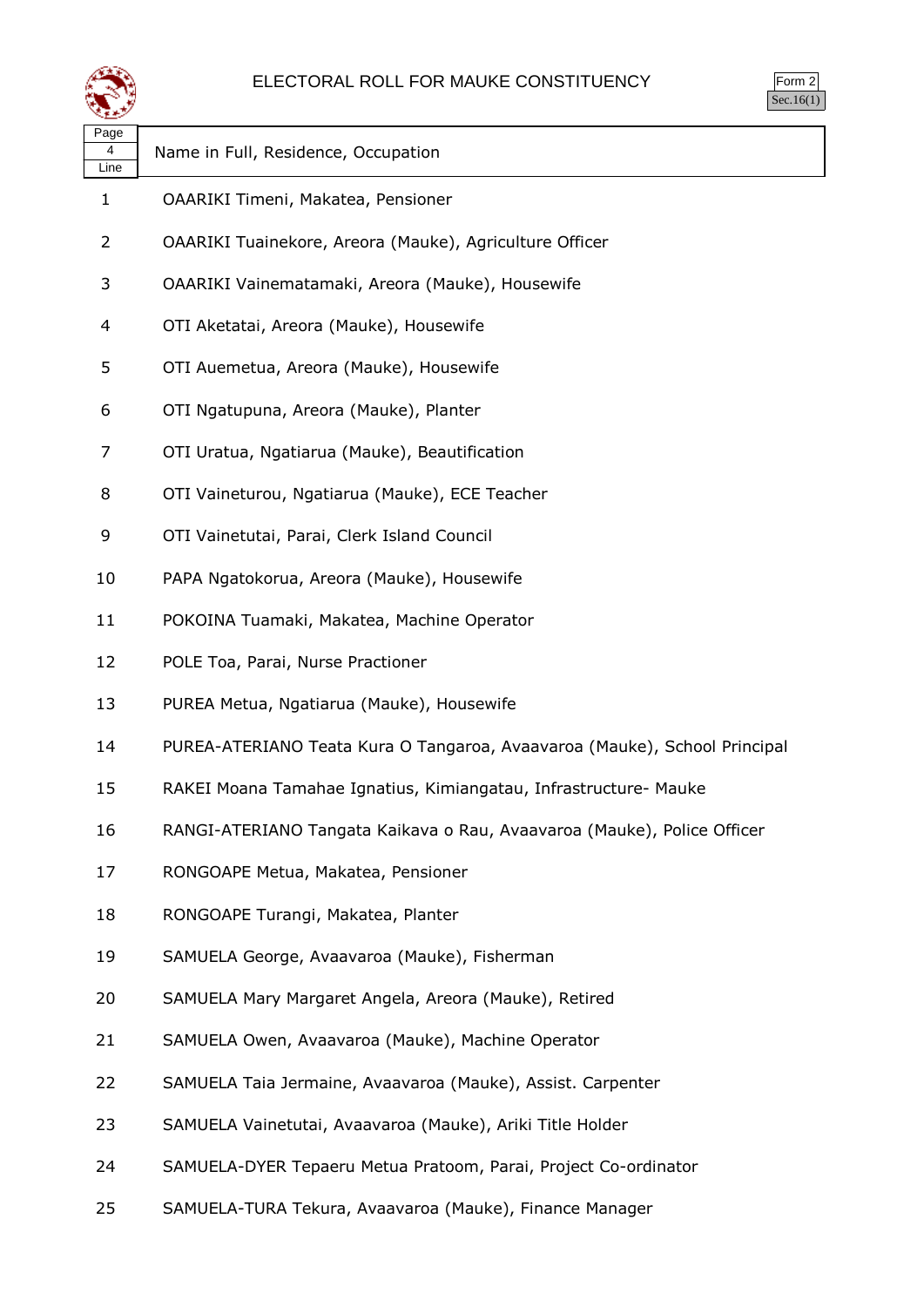

Form 2 Sec.16(1)

| Page<br>5<br>Line | Name in Full, Residence, Occupation                          |
|-------------------|--------------------------------------------------------------|
| 1                 | SAVAGE Helen, Ngatiarua (Mauke), Kitchen Manager             |
| 2                 | STEPHENS Joanne Rongoape, Makatea, Self Employed             |
| 3                 | STORY Eileen Anne, Ngatiarua (Mauke), Mauke Station Manager  |
| 4                 | TAIA Moeroa, Ngatiarua (Mauke), Retired                      |
| 5                 | TAMAKA Johnstone Dyer, Avaavaroa (Mauke), Government Rep     |
| 6                 | TAMAKA Ngatuakana Miimetua, Ngatiarua (Mauke), Maintenance   |
| 7                 | TAMAKA Tuamaki, Avaavaroa (Mauke), Self Employed             |
| 8                 | TAMAKA Upokoina, Makatea, Teacher                            |
| 9                 | TAMATOA Tangata Moeone, Areora (Mauke), Pensioner            |
| 10                | TANGAPIRI Aumai, Parai, Pensioner                            |
| 11                | TAORO Brigita Ahsin, Ngatiarua (Mauke), Domestic Duties      |
| 12                | TAORO Frances, Ngatiarua (Mauke), Self employed              |
| 13                | TAPOKI Mata, Makatea, Housewife                              |
| 14                | TAPOKI Ngamata, Avaavaroa (Mauke), Paramount Chief           |
| 15                | TAPOKI Taere, Makatea, Beautification                        |
| 16                | TARARO Belezadala Tangata William, Makatea, Self Employed    |
| 17                | TARARO Elizabeth Pauline, Makatea, Infirm                    |
| 18                | TARARO Kura-Tu-Oe Dennis, Parai, Electrical Support Staff    |
| 19                | TARARO Melita, Avaavaroa (Mauke), Housewife                  |
| 20                | TARARO Metua Kimiora, Makatea, Shopkeeper                    |
| 21                | TARARO Ngavaine, Parai, Bank Officer                         |
| 22                | TARARO Taunga, Avaavaroa (Mauke), Shopkeeper                 |
| 23                | TARARO Tekuparongo T. T, Ngatiarua (Mauke), Machine Operator |
| 24                | TARARO Teresa, Makatea, Housewife                            |
| 25                | TARARO Tetini Ariki, Parai, Disability Coordinator           |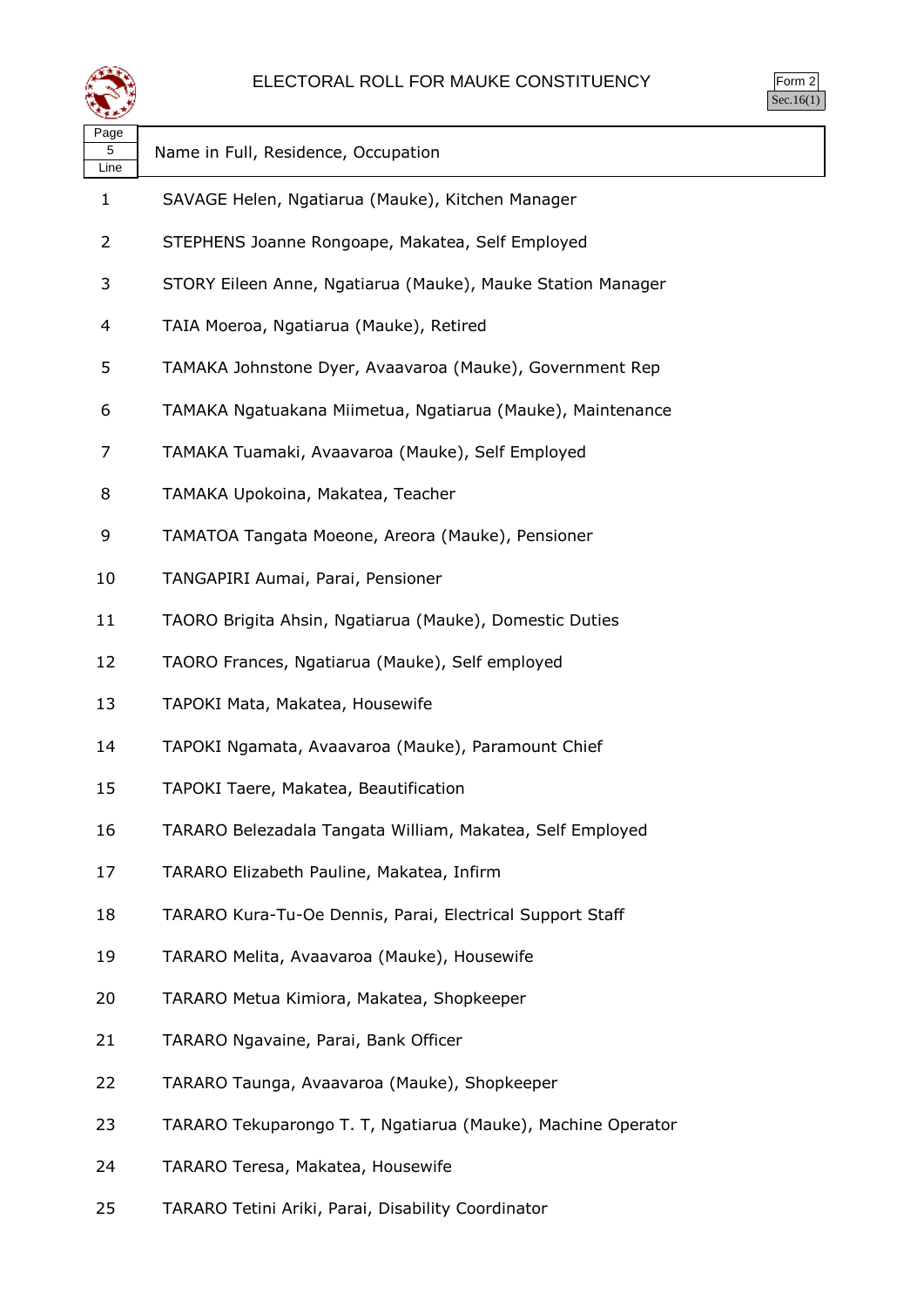

Form 2 Sec.16(1)

| Page<br>6<br>Line | Name in Full, Residence, Occupation                                    |
|-------------------|------------------------------------------------------------------------|
| $\mathbf{1}$      | TARARO Tonga, Makatea, Retired                                         |
| 2                 | TARARO Tutaka, Avaavaroa (Mauke), Overseer Infrastructure              |
| 3                 | TARARO-NGAOIRE Vainetutai Akekou, Avaavaroa (Mauke), Domestic Duties   |
| 4                 | TARIPO Joan Tua, Ngatiarua (Mauke), Self Employed                      |
| 5                 | TARIPO Pickering Archie, Ngatiarua (Mauke), Planter                    |
| 6                 | TAURARII Tuakana, Avaavaroa (Mauke), Pensioner                         |
| 7                 | TAURARII Upokoina, Avaavaroa (Mauke), Pensioner                        |
| 8                 | TAUU Ngatokorua, Makatea, Self Employed                                |
| 9                 | TAUU Tangata Tutai, Avaavaroa (Mauke), Self Employed                   |
| 10                | TAUU Teahui, Makatea, Self Employed                                    |
| 11                | TEAKA Dawn, Ngatiarua (Mauke), Planter                                 |
| 12                | TEAKA Ngametua Ngaoa Vaitini Teau, Ngatiarua (Mauke), Domestic Duties  |
| 13                | TEAKA Tiare Diana, Ngatiarua (Mauke), Housewife                        |
| 14                | TEAO Nooapii, Areora (Mauke), Self Employed                            |
| 15                | TEAO Teariki, Areora (Mauke), Self Employed                            |
| 16                | TEARII Narii, Avaavaroa (Mauke), Maintenance Officer                   |
| 17                | TEARII Terahivetea Ariki-Rere-Mareva, Avaavaroa (Mauke), Self Employed |
| 18                | TEARIKIAUA Mareta, Ngatiarua (Mauke), Pensioner                        |
| 19                | TEATAI Akerongo, Areora (Mauke), Welfare Officer                       |
| 20                | TEREI Ngametua, Ngatiarua (Mauke), Planter                             |
| 21                | TEREI Reongaro, Ngatiarua (Mauke), Housewife                           |
| 22                | TEREI Tracy Mouauri, Ngatiarua (Mauke), Domestic Duties                |
| 23                | TEREPAI Keiti-Anne, Avaavaroa (Mauke), School Secretary                |
| 24                | TUA Miimetua, Ngatiarua (Mauke), Pensioner                             |
| 25                | TUA Ngatungane Maire Theresa, Ngatiarua (Mauke), Domestic Duties       |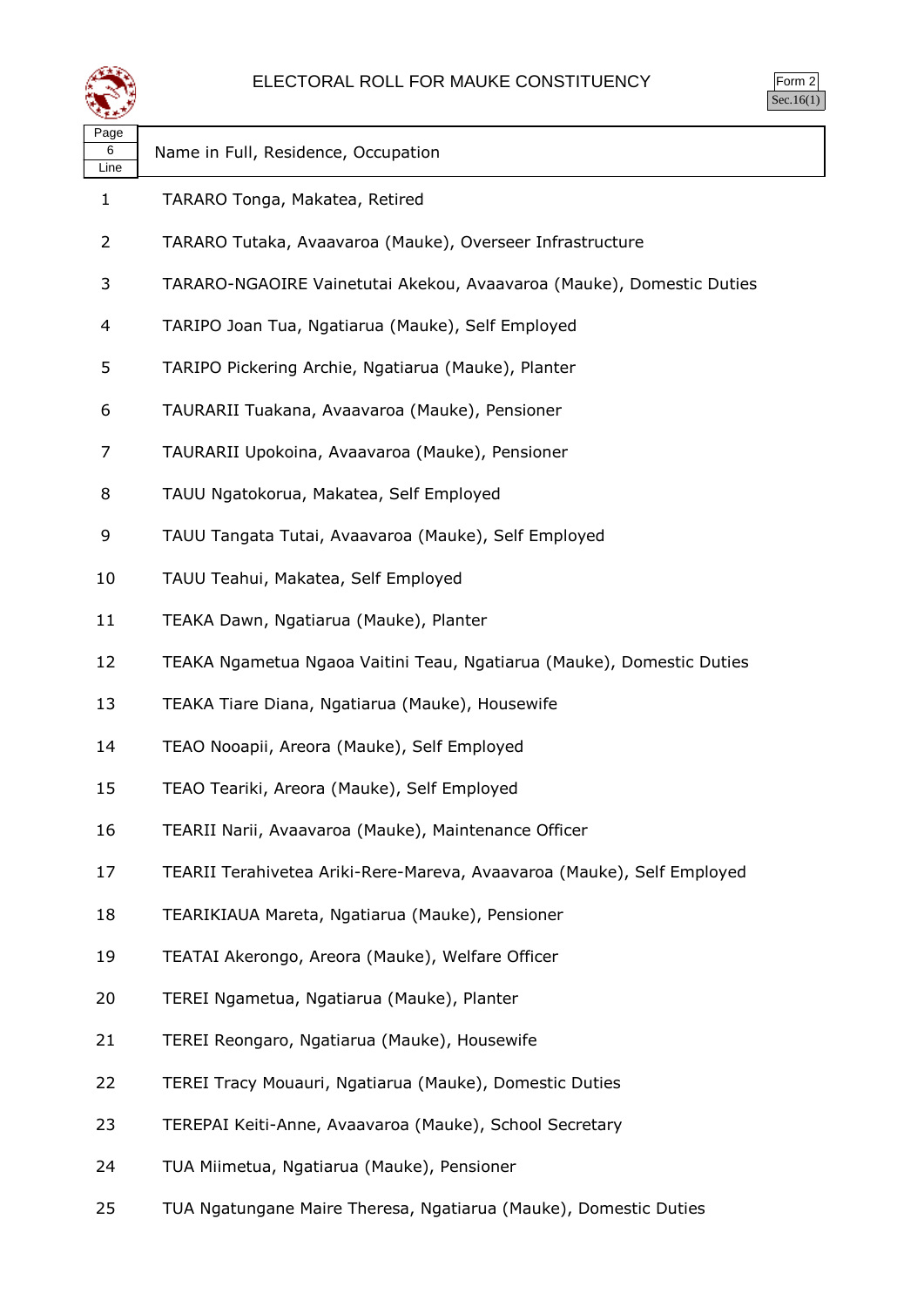

| Page |                                                                            |
|------|----------------------------------------------------------------------------|
| Line | Name in Full, Residence, Occupation                                        |
| 1    | TUA Nooroa Ngaoa Jayload, Ngatiarua (Mauke), Machine Operator              |
| 2    | TUA Takai, Avaavaroa (Mauke), Planter                                      |
| 3    | TUA Travel Willie, Ngatiarua (Mauke), Self Employed                        |
| 4    | TUA Tura, Avaavaroa (Mauke), Storeman                                      |
| 5    | TUAKANA Marama, Kimiangatau, Care giver                                    |
| 6    | TUAKANA Terepai, Avaavaroa (Mauke), Public Health Inspector                |
| 7    | TUAKANANGARO Ngarue, Ngatiarua (Mauke), Self Employed                      |
| 8    | TUAKANANGARO Stephanie Ngatupuna Moeroa, Ngatiarua (Mauke), Shop Assistant |
| 9    | TUAKANANGARO Teura Pokoina, Ngatiarua (Mauke), Pensioner                   |
| 10   | TUAKANANGARO Vahinerii, Avaavaroa (Mauke), Domestic Duties                 |
| 11   | TUPUNA Akatu Maria Gorreta, Avaavaroa (Mauke), Teacher Aide                |
| 12   | TUPUNA Raymond, Areora (Mauke), Planter                                    |
| 13   | TURA Jaidyn Ronnel Thomas, Kimiangatau, Student                            |
| 14   | TURA Rouru, Avaavaroa (Mauke), Housewife                                   |
| 15   | TURA Tai, Avaavaroa (Mauke), Member of Parliament                          |
| 16   | TURA Teokotai, Avaavaroa (Mauke), Overseer-Water Works                     |
| 17   | TURAKI Anthony James, Ngatiarua (Mauke), Admin & Tech Assistant            |
| 18   | TURUA Tangatatutai, Makatea, Pensioner                                     |
| 19   | TUTAI Arapo, Makatea, Operator                                             |
| 20   | TUTAI Tangi, Makatea, Housewife                                            |
| 21   | TUTAKA Daniel, Ngatiarua (Mauke), Self Employed                            |
| 22   | TUTERE Ngatuaine, Avaavaroa (Mauke), Officer In Charge Energy              |
| 23   | UNE Rima, Avaavaroa (Mauke), Maintenance/ Groundsman                       |
| 24   | UNE Teokotai, Makatea, Maintenance Worker                                  |

UNE Vaviaune, Avaavaroa (Mauke), Overseer Beautification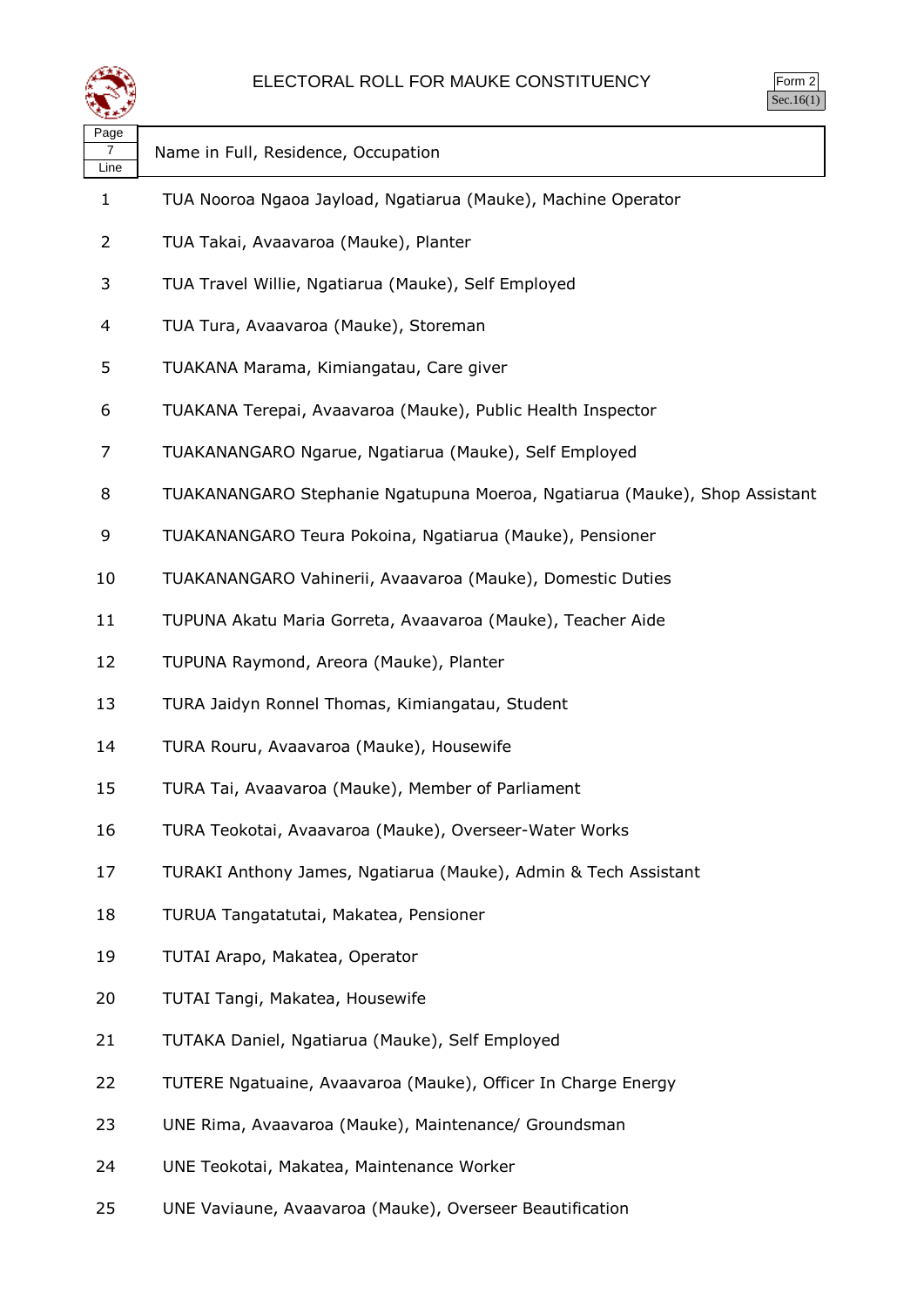

| $\gamma$ m<br>٠, |  |
|------------------|--|
| $\blacksquare$   |  |

| Page<br>8<br>Line | Name in Full, Residence, Occupation                                 |
|-------------------|---------------------------------------------------------------------|
| $\mathbf{1}$      | URARII Arekaoati Tutai, Avaavaroa (Mauke), Pensioner                |
| $\overline{2}$    | URARII Maunga, Avaavaroa (Mauke), Shop Assistant                    |
| 3                 | URARII Ngatokorua Kura, Avaavaroa (Mauke), Pensioner                |
| 4                 | VAINEKEU Ngatokorua, Ngatiarua (Mauke), Self Employed               |
| 5                 | VAINETUTAI Clements, Avaavaroa (Mauke), Operator                    |
| 6                 | VAINETUTAI Lucky, Areora (Mauke), Operator                          |
| 7                 | VAINETUTAI Matanoanoa, Areora (Mauke), Housewife                    |
| 8                 | VAINETUTAI Rose Rima Vaiia, Areora (Mauke), Public Health Inspector |
| 9                 | VAINETUTAI Teau Tupuna Terau, Avaavaroa (Mauke), Housewife          |
| 10                | VAINETUTAI Temerio, Avaavaroa (Mauke), Teacher Aide                 |
| 11                | VAINETUTAI Tereapii Beatrix, Makatea, Shop Assistant                |
| 12                | WILLIAMS Tungane Aerenga, Parai, Housewife                          |
| 13                | WILLIE Nooroa, Makatea, Domestic Duties                             |
| 14                | WILLIE Tereanu, Makatea, Housewife                                  |
| 15                | WILLIE William Bill, Makatea, Self Employed                         |
| 16                | WOONTON Ona Teatuanui Shelvana, Makatea, Self Employed              |
|                   | THIS ROLL CONTAINS 191 NAMES                                        |

### **Registrar of Electors COOK ISLANDS 20 June 2022**